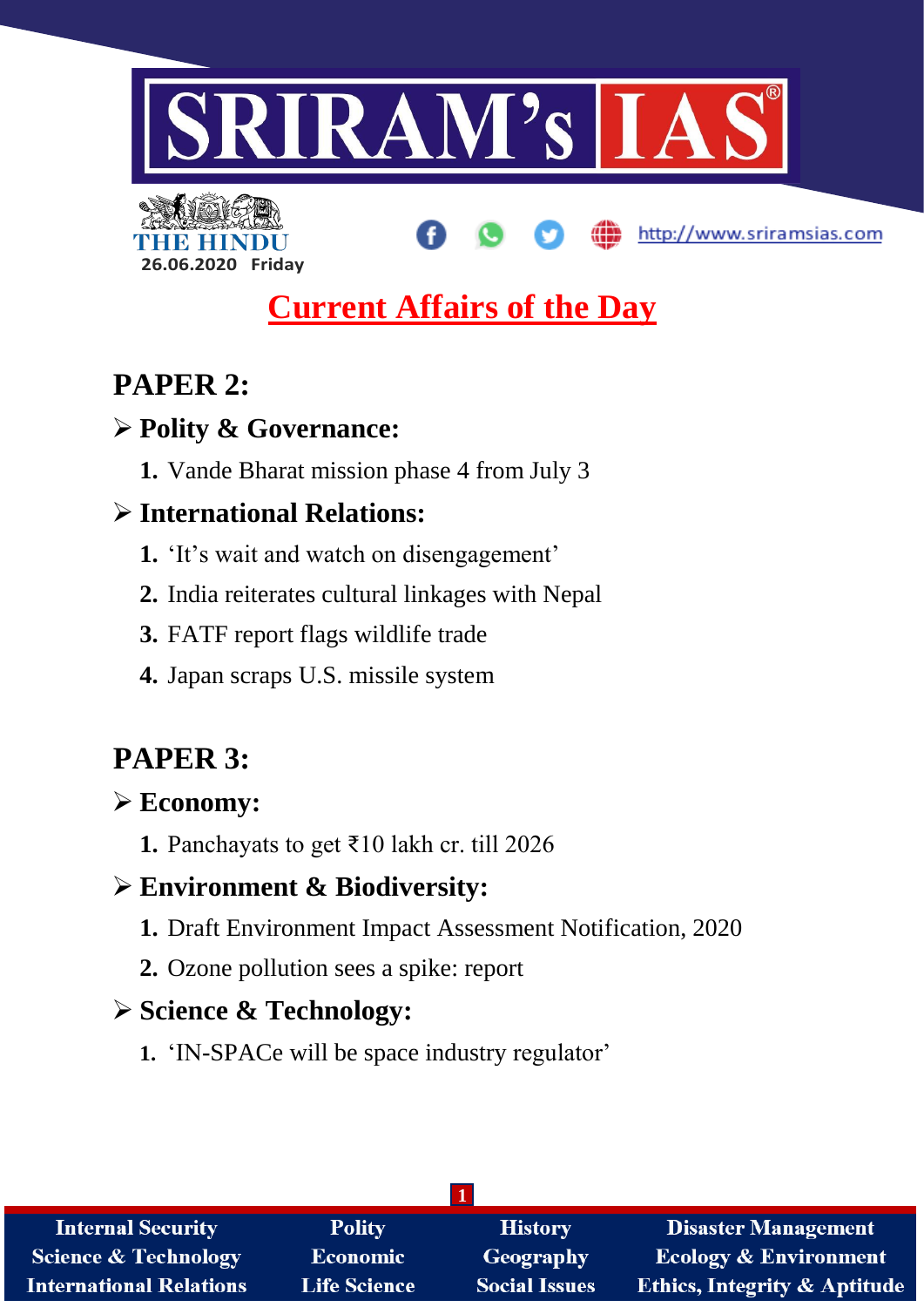

# THE HINDL **26.06.2020 Friday**

### **'It's wait and watch on disengagement'**

 $\triangleright$  The June 22 consensus reached between the Indian and Chinese Corps Commanders on disengagement is yet to be implemented, adding that it was "wait and watch by both sides".



http://www.sriramsias.com

#### **Cause of concern:**

- $\triangleright$  Meanwhile, satellite images and reports indicate a massive build-up and construction by China's People Liberation Army (PLA) along the Line of Actual Control (LAC) in eastern Ladakh in Galwan Valley and in Depsang plains, threatening the Indian Army's positions in Daulat Beg Oldie (DBO).
- $\triangleright$  Fresh reports of Chinese ingress in this area threatens Indian positions at Burtse and Raki Nala well inside Indian territory, and further the DBO by bringing Chinese troops closer to the 255-km-long crucial Darbuk-Skyok-DBO road.
- $\triangleright$  Depsang is also close to the Karakoram pass overlooking the strategic Saltoro ridge and Siachen glacier, which the Army chief Gen Manoj Naravane earlier this year had called the closest point of "collusivity" between India and Pakistan.

#### **Plains occupied in 1962:**

- $\triangleright$  India too has since moved its troops and armour closer, said another source. Depsang plains is one of the few places on the LAC where tank manoeuvres are possible. In the 1962 war, Chinese troops occupied the plains and in 2013, Chinese troops came 19 km inside and pitched tents, resulting in a 21-day stand-off.
- $\triangleright$  Satellite images also show a massive build-up of defensive positions by China between Finger 4 and Finger 8 on Pangong Tso, including on the ridge lines in the Finger 4 area overlooking the Indian positions.

| <b>Internal Security</b>        | <b>Polity</b>       | <b>History</b>       | <b>Disaster Management</b>              |  |
|---------------------------------|---------------------|----------------------|-----------------------------------------|--|
| <b>Science &amp; Technology</b> | Economic            | Geography            | <b>Ecology &amp; Environment</b>        |  |
| <b>International Relations</b>  | <b>Life Science</b> | <b>Social Issues</b> | <b>Ethics, Integrity &amp; Aptitude</b> |  |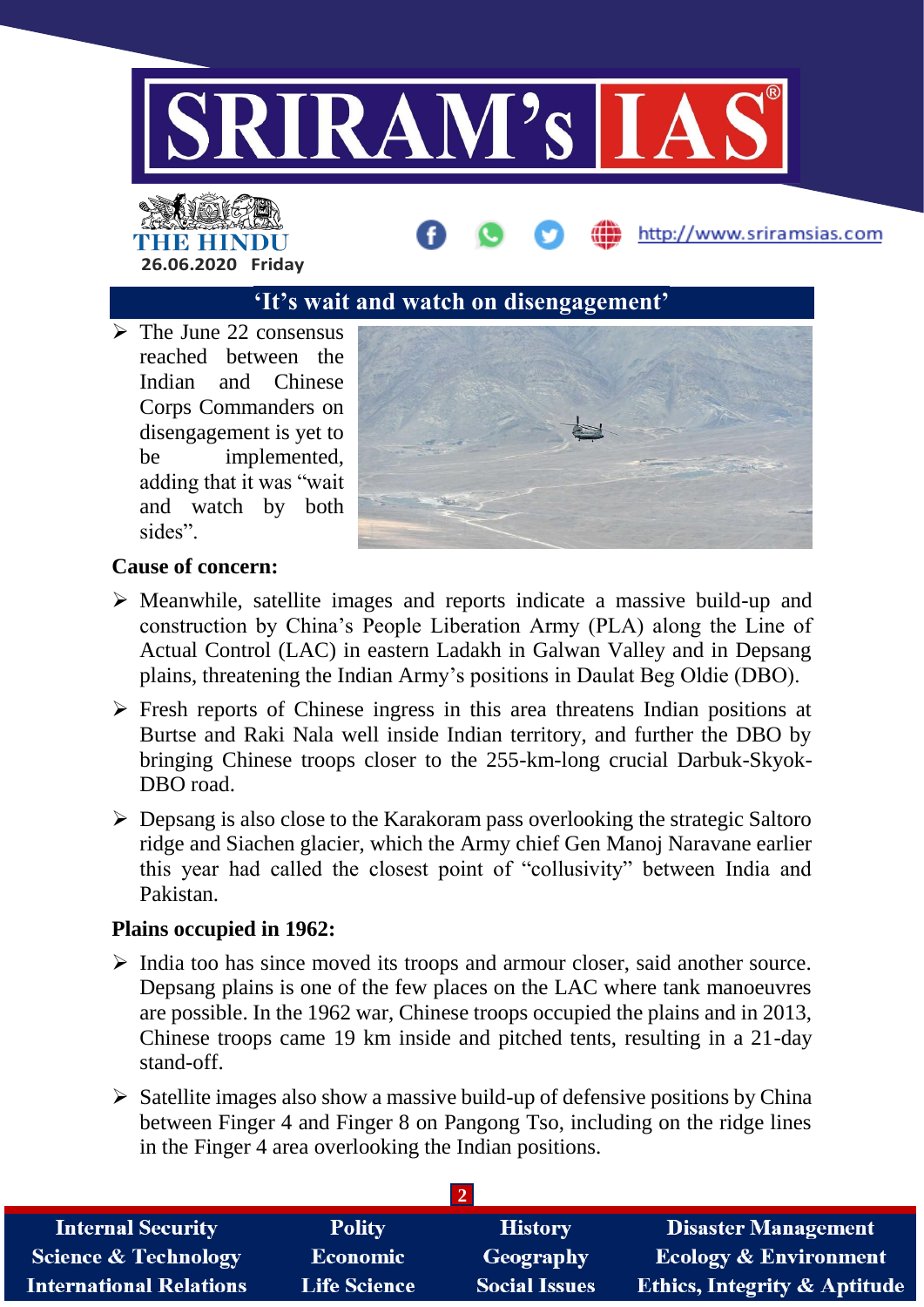

 $\triangleright$  The mountain spurs, also referred to as Fingers, have been a major area of contention. The fresh build-up has prevented Indian patrols from going beyond Finger 4. India's claim of the LAC lies at Finger 8.

#### **India reiterates cultural linkages with Nepal**

 $\triangleright$  India on Thursday reiterated cultural links with Nepal in response to the upcoming amendments to the Citizenship Act of Nepal which is likely to affect a large number of families that have cross-border kinship with India.

#### **Details:**

**26.06.2020 Friday**

- $\triangleright$  The reiteration of 'linkages' came days after the ruling Nepal Communist Party decided to support amendments to the citizenship rules that will require foreign-born women marrying Nepalese men to spend at least seven years before getting citizenship.
- $\triangleright$  The decision of the NCP's secretariat to go ahead with the amendments drew prompt opposition from the Nepali Congress and the leaders from its plain areas which have extensive cross border kinship with Uttar Pradesh and Bihar. India has in the past described the relation as roti-beti (bread and bride).
- $\triangleright$  The current rulers of Nepal do not subscribe to the emotional aspect of bilateral ties and want it to be modified.
- $\triangleright$  In an interview with WION channel, Bishnu Rijal, deputy chief of the foreign affairs department of the NCP, described roti-beti as "old rhetoric".
- $\triangleright$  "We should reset our relationship based on our mutual benefit. Nepal and India have changed. Our aspirations have changed. We should put forward some bold steps in our relationship," said Mr. Rijal explaining his party's position.
- $\triangleright$  India has, however, maintained silence about the difficulties the amendments will cause for families with cross-border ties.
- $\triangleright$  Janata Samajvadi Party, largest political outfit of Nepal led by the Madhesis, have been protesting against the amendments which had been pending for years but received the NCP's support soon after the passing of the Second Constitutional Amendments during which all political parties voted displaying unity over the emotive issue of the new map that claimed Pithoragarh.

| <b>Internal Security</b>        | <b>Polity</b>       | <b>History</b>       | <b>Disaster Management</b>              |
|---------------------------------|---------------------|----------------------|-----------------------------------------|
| <b>Science &amp; Technology</b> | <b>Economic</b>     | Geography            | <b>Ecology &amp; Environment</b>        |
| <b>International Relations</b>  | <b>Life Science</b> | <b>Social Issues</b> | <b>Ethics, Integrity &amp; Aptitude</b> |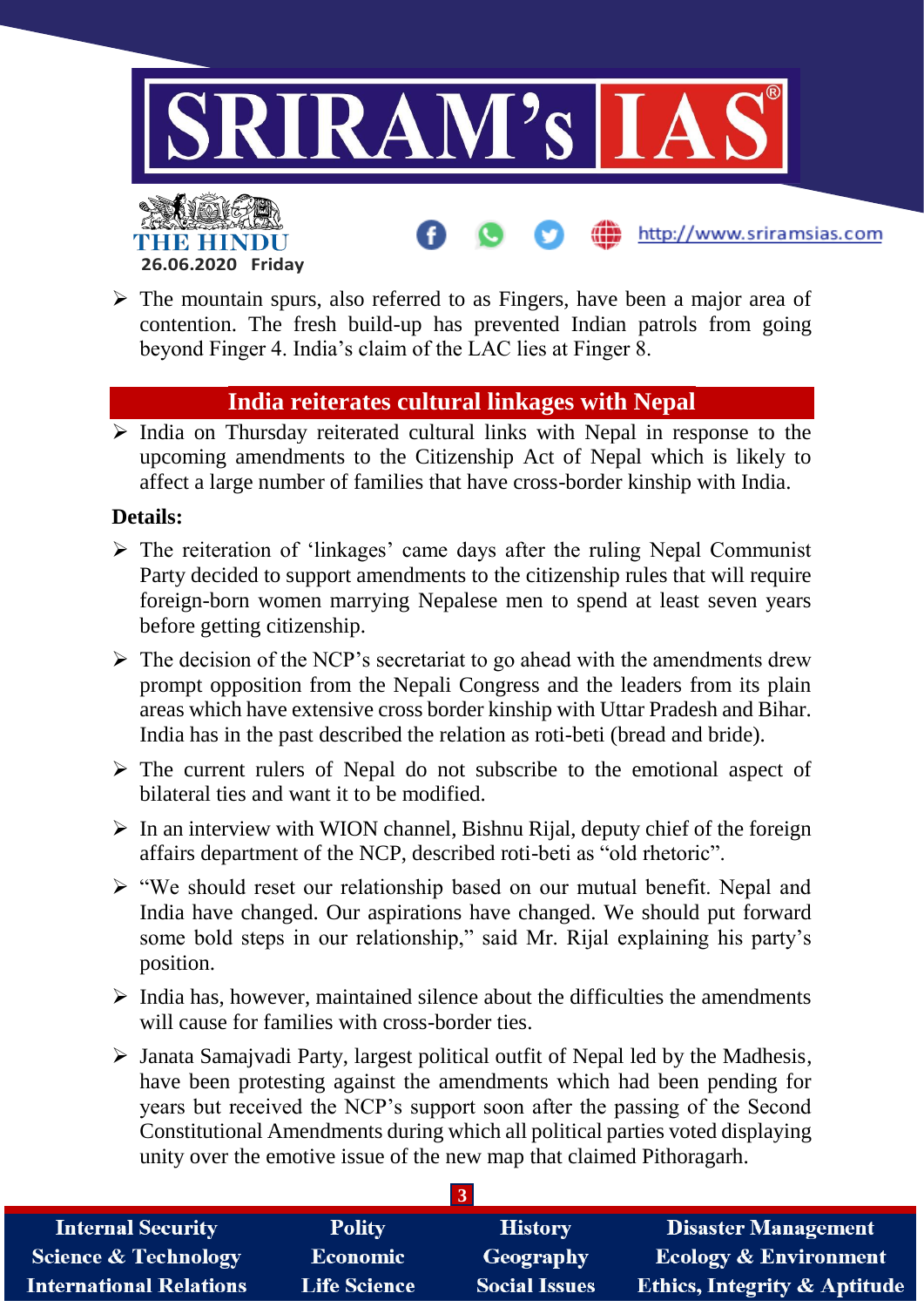

#### **Key Points:**

- $\triangleright$  The fourth round of the Vande Bharat mission, meant for the repatriation of Indians from around the world, will begin from July 3.
- $\triangleright$  It will focus on bringing back Indians from the Gulf countries, Malaysia and Singapore, among others.
- $\triangleright$  Nearly 1,050 flights will be planned in the phase. Private Indian airlines will handle 750 of them and Air India the rest.
- $\triangleright$  Since the commencement of the mission on May 8, nearly 700 flights have repatriated 1,50,00 Indians.

## **Panchayats to get ₹10 lakh cr. till 2026**

#### **Key Points:**

- $\triangleright$  The Panchayati Raj Ministry has pitched for a fivefold increase in Finance Commission funding for rural local bodies.
- **Finance Commission allocation:** In a meeting with the 15th Finance Commission on Thursday, the Ministry asked for ₹10 lakh crore to be allocated for the 2020-21 to 2025-26 period, in comparison to the  $\bar{\tau}$ 2 lakh crore allocated under the 14th Finance Commission. It noted that allocations had tripled between the 13th and 14th Commissions as well.
- $\triangleright$  An impact evaluation study showed a 78% utilisation rate for FC grants between 2015 and 2019, the Ministry told the Commission, according to a presentation seen by The Hindu.
- $\triangleright$  Road construction and maintenance, as well as drinking water supply have been the major projects carried out by panchayats using FC grants. The 2.63 lakh panchayats across the country have 29 functions under their ambit, according to the 11th Schedule of the Constitution.

| <b>Internal Security</b>        | <b>Polity</b>       | <b>History</b>       | <b>Disaster Management</b>              |
|---------------------------------|---------------------|----------------------|-----------------------------------------|
| <b>Science &amp; Technology</b> | Economic            | Geography            | <b>Ecology &amp; Environment</b>        |
| <b>International Relations</b>  | <b>Life Science</b> | <b>Social Issues</b> | <b>Ethics, Integrity &amp; Aptitude</b> |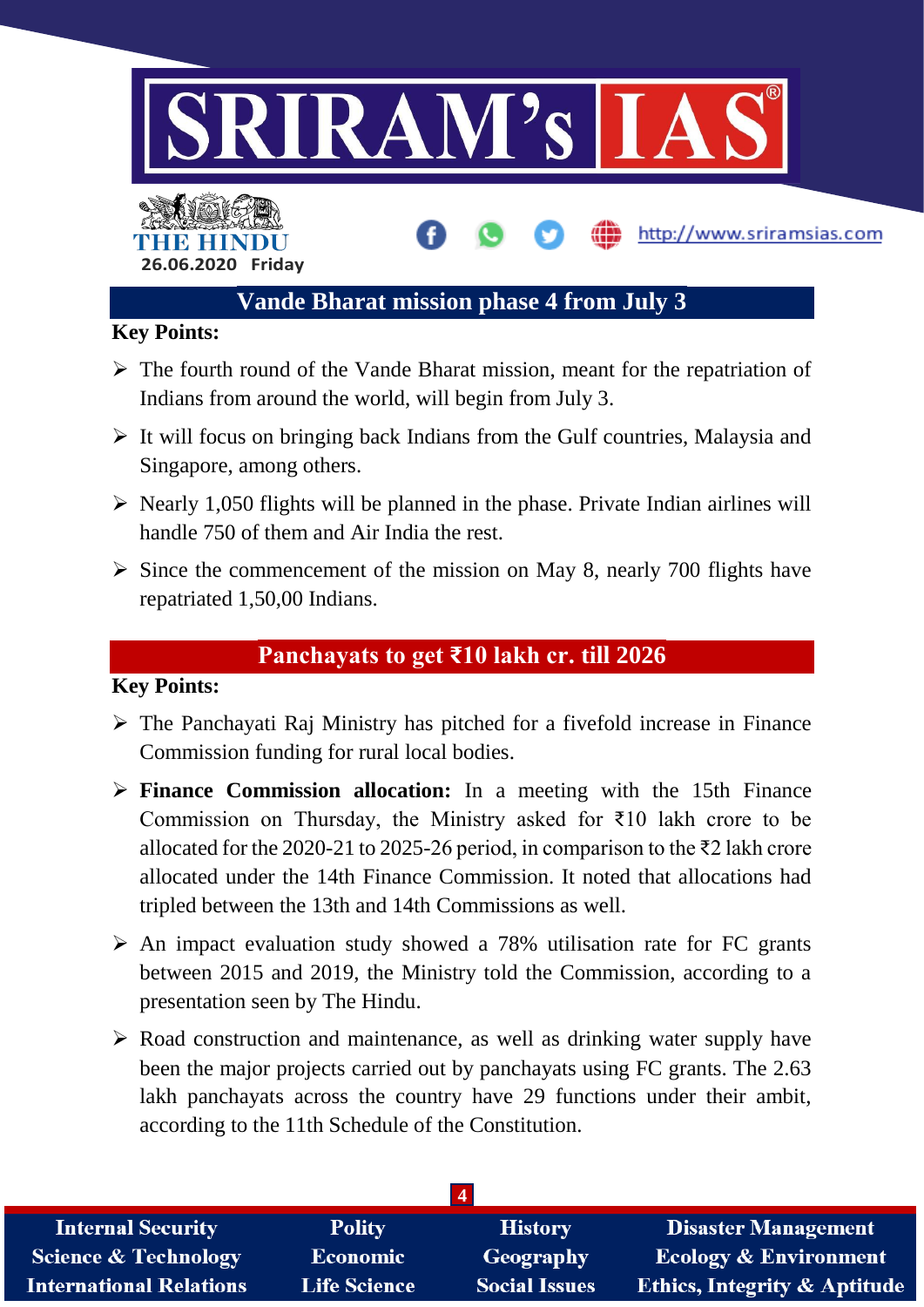

http://www.sriramsias.com



- $\triangleright$  Panchayats have also gained importance as crucial nodal points in times of crisis. During the COVID-19 pandemic, they ran 38,000 quarantine/isolation centres, apart from medical camps and contact tracing.
- $\triangleright$  Going forward, the new Garib Kalyan Rozgar Abhiyan will depend on panchayats to generate employment for newly returned migrant workers.

## **Student unions seek recall of EIA draft**

#### **Draft Environment Impact Assessment Notification, 2020:**

- $\triangleright$  Student unions from several universities and colleges from across India have petitioned Union Environment Minister Prakash Javadekar to put the draft of the proposed Environment Impact Assessment Notification, 2020 on hold.
- $\triangleright$  The notification, which is open to public comments until June 30, is a proposed update to the existing EIA, 2006 that prescribes the procedure for industries to assess the ecological and environmental impact of their proposed activity and the mechanism whereby these would be assessed by expert committees appointed by the Ministry.

### **Key points of dispute**

- $\triangleright$  The key points of dispute with the proposed draft are that it shortens the period of public consultation hearings to a maximum of 40 days, and reduces from 30 to 20 days the time provided for the public to submit their responses during a public hearing for any application seeking environmental clearance.
- $\triangleright$  This would, in the petitioners view, hinder public access in places where information was not easily accessible or areas in which people weren't familiar with the process.
- $\triangleright$  Crucially, the draft also institutionalises "violation" projects.
- $\triangleright$  Under a provision issued in 2017, it allows projects that have come up flouting environmental norms to be reviewed by a committee of experts and, if they so decreed, legalise the project after paying a fine. This, several environmentalists have argued, is seriously contrarian to several established principles of environment law.

| <b>Internal Security</b>        | <b>Polity</b>       | <b>History</b>       | <b>Disaster Management</b>              |
|---------------------------------|---------------------|----------------------|-----------------------------------------|
| <b>Science &amp; Technology</b> | <b>Economic</b>     | Geography            | <b>Ecology &amp; Environment</b>        |
| <b>International Relations</b>  | <b>Life Science</b> | <b>Social Issues</b> | <b>Ethics, Integrity &amp; Aptitude</b> |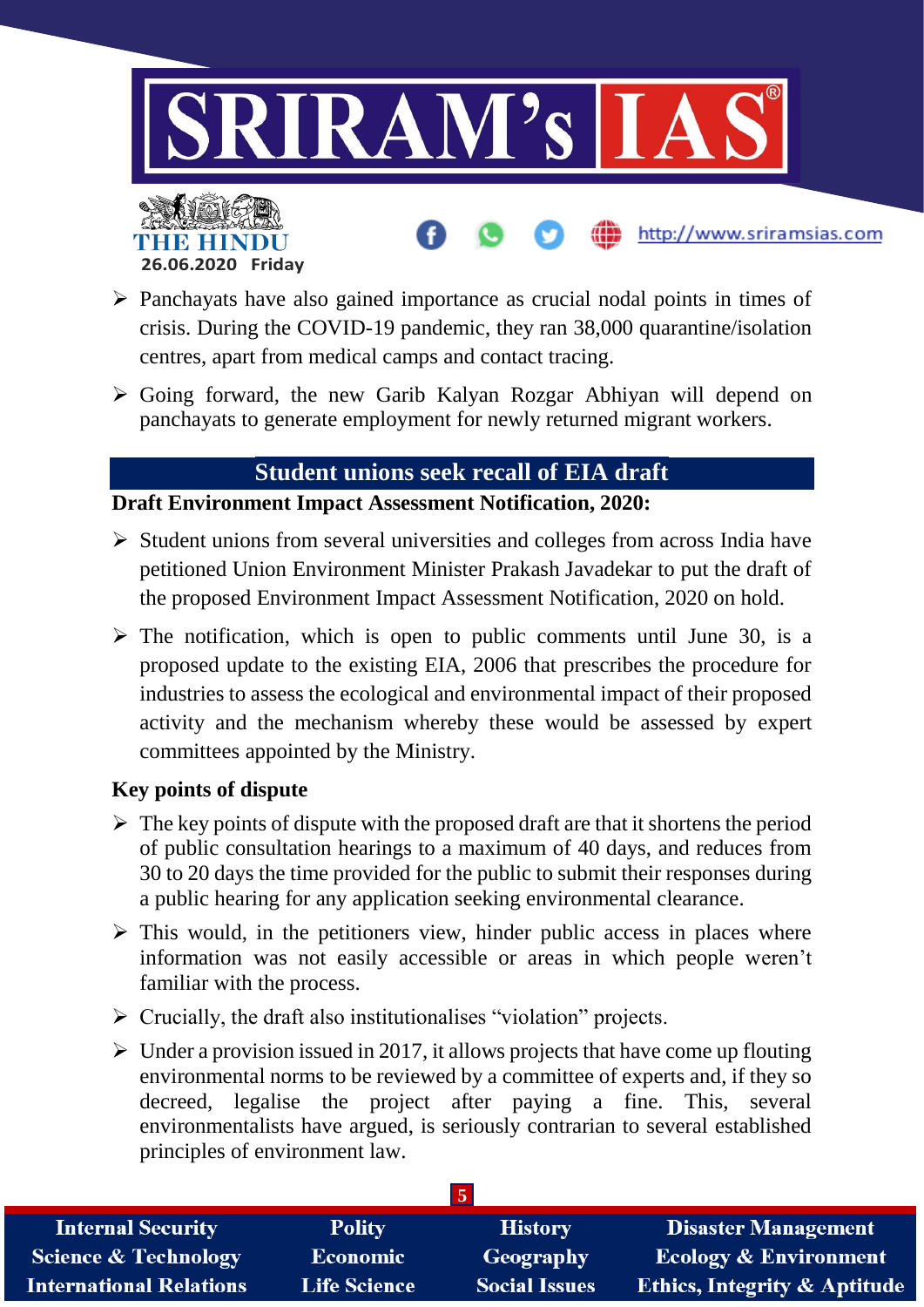

## **'IN-SPACe will be space industry regulator'**

#### **Key Points:**

- $\triangleright$  IN-SPACe, a new entity of the Department of Space, will have its own chairperson and Board, and regulate and promote building of routine satellites, rockets and commercial launch services through Indian industry and start-ups.
- $\triangleright$  These activities had been largely the domain of the 50-year-old Indian Space Research Organisation (ISRO) until now, but the change will not upset the core research activity of ISRO.

#### **About IN-SPACe:**

- IN-SPACe, or **Indian Space Promotion and Authorisation Centre**, is touted as the body that will ensure a level playing field for Indian industry in a fastgrowing global space sector. It will function autonomously and parallel to ISRO "without taking away anything from it".
- $\triangleright$  The entity was approved by the Union Cabinet on Wednesday and was unveiled by Minister of State for Space Jitendra Singh in Delhi.

#### **Own set-up:**

- IN-SPACe will have its own directorates for technical, legal, safety and security, monitoring and activities promotion.
- The year-old NSIL [NewSpace India Ltd] will be strengthened and empowered with a larger role in what the government has called the new "open and inclusive" space sector.
- $\triangleright$  It will work with IN-SPACe and enable industry consortia to take on some of the activities of ISRO. These include launch vehicles and satellite production, launch services and space-based services.

#### **Navigation policy:**

- $\triangleright$  A new satellite navigation policy, which has a strategic military element to it, is being proposed. The older ones, namely **Remote Sensing Data Policy** and the **SatCom Policy of 2000**, are being revised.
- $\triangleright$  These are apart from a proposed policy for space activities that has seen a draft.

| <b>Internal Security</b>        | <b>Polity</b>       | <b>History</b>       | <b>Disaster Management</b>              |  |
|---------------------------------|---------------------|----------------------|-----------------------------------------|--|
| <b>Science &amp; Technology</b> | <b>Economic</b>     | Geography            | <b>Ecology &amp; Environment</b>        |  |
| <b>International Relations</b>  | <b>Life Science</b> | <b>Social Issues</b> | <b>Ethics, Integrity &amp; Aptitude</b> |  |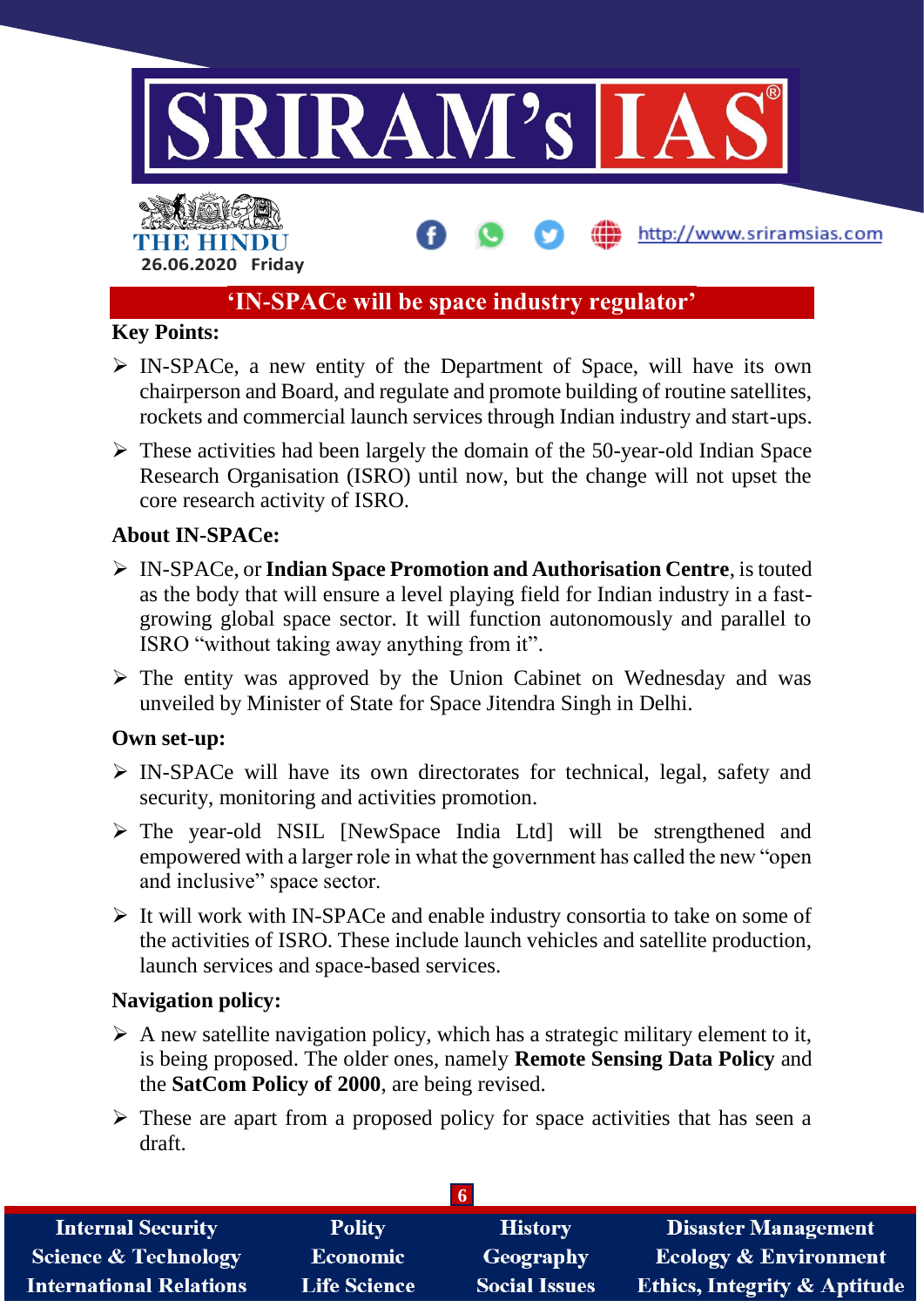

## **Ozone pollution sees a spike: report**

#### **Key Points:**

- $\triangleright$  While particulate matter and nitrous oxide levels fell during the lockdown, ozone — also a harmful pollutant — increased in several cities, according to an analysis by the Centre for Science and Environment (CSE).
- $\triangleright$  Ozone is primarily a "sunny weather problem" in India, said CSE researchers, that otherwise remains highly variable during the year.
- $\triangleright$  It is a highly reactive gas; even short-term exposure of an hour is dangerous for those with respiratory conditions and asthma and that's why an eight-hour average is considered for ozone instead of the 24-hour average for other pollutants.
- $\triangleright$  Ozone is not directly emitted by any source but is formed by photochemical reactions between oxides of nitrogen (NOx) and other volatile organic compounds (VOCs) and gases in the air under the influence of sunlight and heat. It can be curtailed only if gases from all sources are controlled.

#### **Analysis:**

- The analysis was based on Central Pollution Control Board (CPCB) data from 22 cities in 15 States in lockdown days considered from March 25 to May 31.
- $\triangleright$  It emerged that more than two-thirds of the lockdown days in Delhi-NCR cities and Ahmedabad had at least one observation station that exceeded the standard. In Ahmedabad, the city-wide maximum eight-hour average of ozone exceeded the standard on 43 days; in Ujjain, it exceeded on 38 days.
- $\triangleright$  The city-wide maximum average of ozone in Gurugram exceeded the standard on 26 days — at least one observation station exceeded the standard on 57 days. The city-wide eight-hour maximum average in Ghaziabad exceeded the standard on 15 days, with at least one station exceeding on 56 days.
- $\triangleright$  In Noida, Uttar Pradesh, the city-wide maximum average exceeded the standard on 12 days; at least one station exceeded on 42 days.
- $\triangleright$  In Delhi, the maximum eight-hour average exceeded the standard on four days, and at least one station exceeded the standard on 67 days.

| <b>Internal Security</b>        | <b>Polity</b>       | <b>History</b>       | <b>Disaster Management</b>              |
|---------------------------------|---------------------|----------------------|-----------------------------------------|
| <b>Science &amp; Technology</b> | <b>Economic</b>     | Geography            | <b>Ecology &amp; Environment</b>        |
| <b>International Relations</b>  | <b>Life Science</b> | <b>Social Issues</b> | <b>Ethics, Integrity &amp; Aptitude</b> |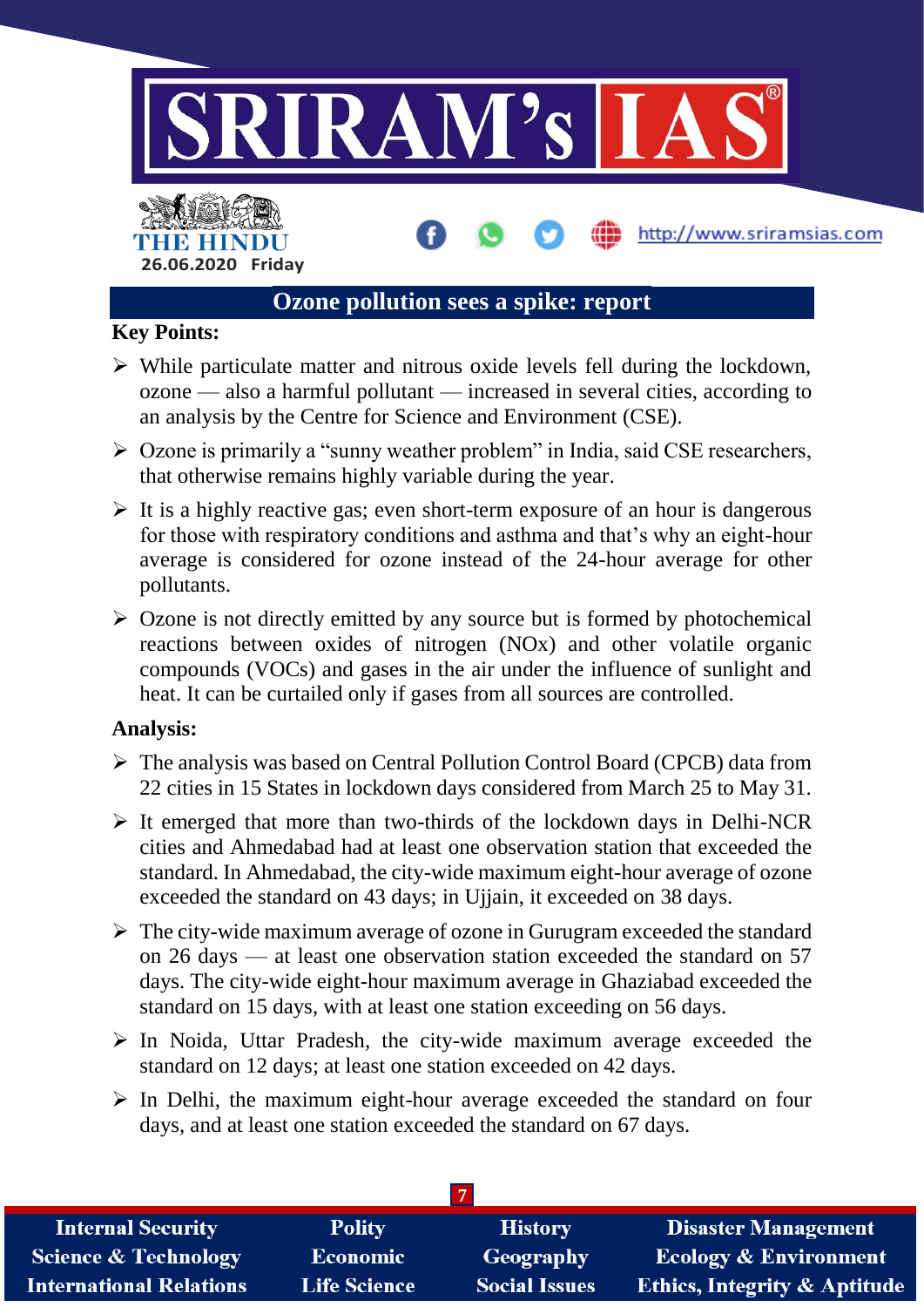

http://www.sriramsias.com



- $\triangleright$  In Kolkata, the city-wide average of ozone was exceeded on eight days; at least in one station the standard was exceeded on 17 days.
- $\triangleright$  Chennai and Mumbai did not register a single day of excess ozone at the citywide level, but at least one station in both exceeded the standard on 61 days and five days, respectively.

## **FATF report flags wildlife trade**

## **Money Laundering and the Illegal Wildlife Trade Report 2020:**

- $\triangleright$  In its first global report on the illegal wildlife trade, the Financial Action Task Force (FATF) has described it as a "global threat", which also has links with other organised crimes such as modern slavery, drug trafficking and arms trade.
- $\triangleright$  The illegal trade is estimated to generate revenues of up to \$23 billion a year. The report says a financial investigation is key to dismantling the syndicates involved, which can in turn significantly impact the associated criminal activities.
- $\triangleright$  The findings of the study, which expressed concern over the lack of focus on the financial aspects of the crime, are based on inputs from some 50 jurisdictions across the FATF global network, as well as expertise from the private sector and civil society.

#### **Fraud and tax evasion:**

- $\triangleright$  The report said "criminals are frequently misusing the legitimate wildlife trade, as well as other import-export type businesses, as a front to move and hide illegal proceeds from wildlife crimes. They also rely regularly on corruption, complex fraud and tax evasion".
- The study has highlighted the **growing role of online marketplaces and mobile and social media-based payments** to facilitate movement of proceeds warranting a coordinated response from government bodies, the private sector and the civil society.
- $\triangleright$  The FATF found that jurisdictions often did not have the required knowledge, legislative basis and resources to assess and combat the threat posed by the funds generated through the trade.

| <b>Internal Security</b>        | <b>Polity</b>       | <b>History</b>       | <b>Disaster Management</b>              |  |
|---------------------------------|---------------------|----------------------|-----------------------------------------|--|
| <b>Science &amp; Technology</b> | <b>Economic</b>     | Geography            | <b>Ecology &amp; Environment</b>        |  |
| <b>International Relations</b>  | <b>Life Science</b> | <b>Social Issues</b> | <b>Ethics, Integrity &amp; Aptitude</b> |  |